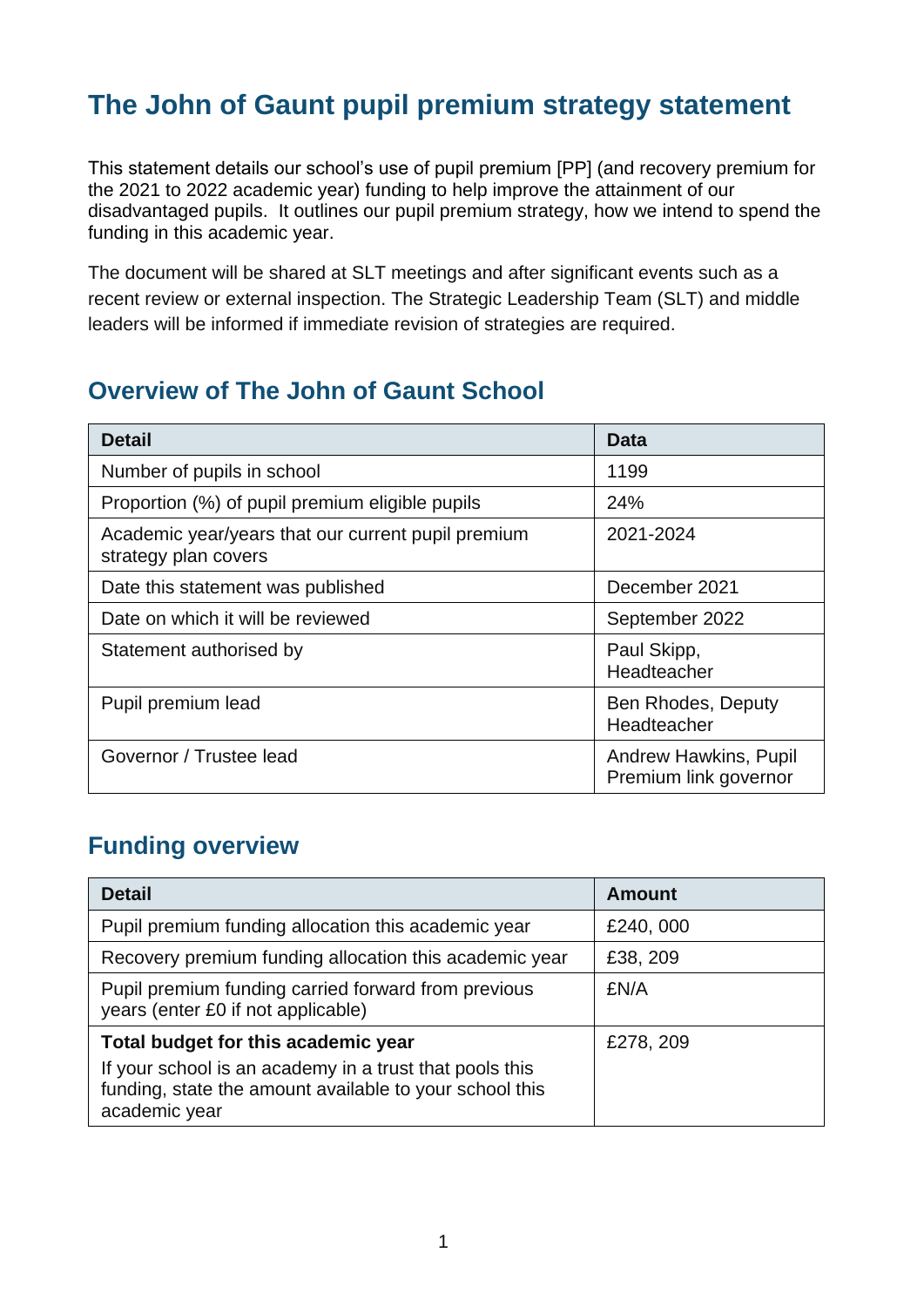### **Background information**

The proportion of The John of Gaunt whole school cohort that is eligible for PP funding fluctuates around 27%. This is in-line with the national figure but greater than Wiltshire's average of 13%. This year 24% of our students are PP, with 15% of students in Wiltshire in receipt of PP funding. However, these numbers are rising following the unsettled times of the pandemic.

In 2015 and 2019, The John of Gaunt School was judged to serve Wiltshire's area with the highest index level of multiple deprivation factors and within the most deprived national decile of LSOAs (Lower-layer Super Output Areas) [English Indices of Deprivation 2019: Wiltshire Report].

The last two years have been extra-ordinary. Centre Assessed Grades and the proceeding Teacher Assessed Grades were not measured or compared nationally, however, we feel are confident that our trend of improving P8 for PP and non-PP has continued. In 2019, we were in-line with the national average and we believe we would have exceeded this in 2021 for both groups.

In 2019/20 the attendance of disadvantaged students had improved to better than the national average. At the time of writing we remain above national average, using the data sources available to us.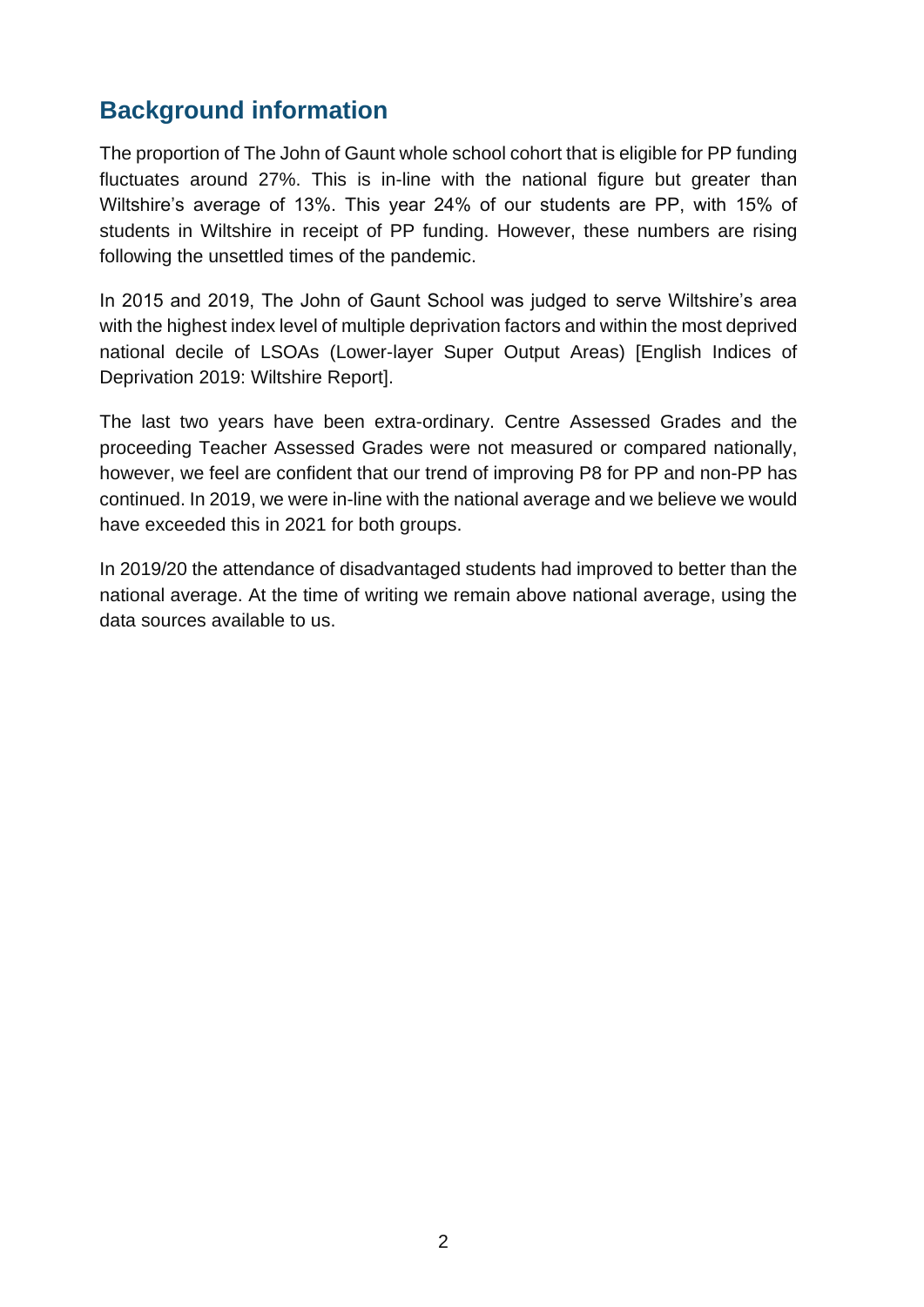# **Part A: Pupil premium strategy plan**

## **Statement of intent**

We are determined to provide all of our students the opportunities to be involved in a broad range of experiences, to access all possible learning activities and resources and be able to achieve the results required to study at university or have a career in a highly skilled occupation. Our aim is to have no attainment or progress gap between disadvantaged students of all ability levels and their peers.

We plan our allocation of the additional funding in an attempt to maximise the impact on all our disadvantaged students dependent on their needs and desires. We use evidencedbased research from leading educationalists and educational groups such as John Hattie, Sir John Dunford, Ofsted, DfE, the Sutton Trust, the Education Endowment Foundation (EEF) toolkit and the PPR guide (Spring 2016) to inform our decision making. A varied range of data from internal and external sources are scrutinised and we also take into consideration the views of teaching staff, leadership teams, the students and the families that we serve.

Our strategies vary from individual support to whole-school initiatives that may have a positive effect on closing the attainment gap, including those disadvantaged students who are deemed to be more able. We understand that fundamentally, the most effective action the school can take is to provide high quality Teaching and Learning (T&L). Being a 'Talk for Writing (TfW) training school demonstrates our commitment to pedagogy. Considerable effort by all staff is placed on ensuring the experience and guidance students receive in the classroom is highly effective and this includes positive discrimination in planning, delivery of lessons and feedback provided to our disadvantaged students who may not be able to access the same amount of support and provision outside of school compared to their peers. Training is provided to increase the awareness of the support these disadvantaged students require and how these pedagogical strategies can be implemented.

Our recovery strategy has a whole-school approach, however, there is a strong focus towards our disadvantaged students. Key strands are based around timetabling specific KS3 literacy and numeracy groups below expected national standards, specific in-house academic tutors and targeted support through the NTP programme.

The funds allocated for this group are distributed in a way that each child has the equipment and resources required to access the curriculum, to feel and believe they are on an equal standing with their peers and they are as aspirational as their peers about their future pathways. The school has a Pupil Premium funding plan that clearly lays out how the additional funds are used, the aims of the strategies, the impact made and the next steps the school needs to make to either ensure positive outcomes or enhance the progress made to that point.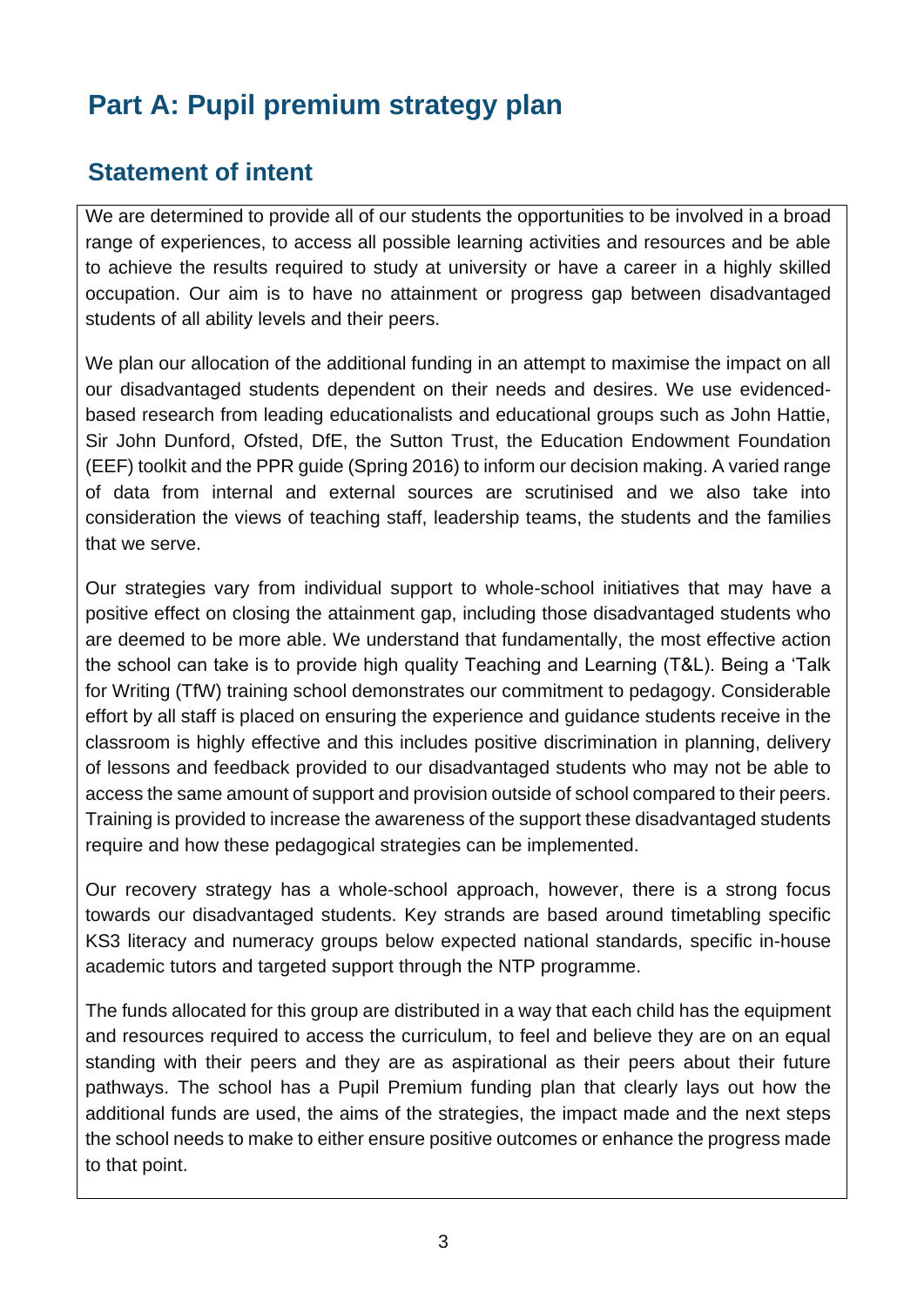## **Challenges**

This details the key challenges to achievement that we have identified among our disadvantaged pupils.

| <b>Challenge</b><br>number | <b>Detail of challenge</b>                                                                                                                                                                                                                                                   | <b>Evidence</b>                                           |                                    |                         |                |                  |                |                |                  |
|----------------------------|------------------------------------------------------------------------------------------------------------------------------------------------------------------------------------------------------------------------------------------------------------------------------|-----------------------------------------------------------|------------------------------------|-------------------------|----------------|------------------|----------------|----------------|------------------|
|                            | Chronological reading age and comprehension<br>levels on entry:                                                                                                                                                                                                              | Year                                                      | % on/above<br>chronological<br>age |                         | % below age 10 |                  | % below age 8  |                | % below age 6    |
|                            | There is a trend of whole-school KS2 prior attainment<br>scores being below national average. As a group,                                                                                                                                                                    | 2018/19                                                   | 72                                 | 10                      |                | $\boldsymbol{9}$ |                | $\overline{c}$ |                  |
|                            | disadvantaged students, in particular boys, starting at                                                                                                                                                                                                                      | 2019/20                                                   | 63                                 | 9                       |                | 5                |                |                |                  |
|                            | JoG, consistently enter Yr7 with reading ages below                                                                                                                                                                                                                          | 2020/21                                                   | 73                                 | 13                      |                | $\overline{7}$   |                | 3              |                  |
|                            | their non-disadvantaged peers. This year's cohort is<br>weaker than previous years.                                                                                                                                                                                          | 2021/22                                                   | 64                                 | 24                      |                | 5                |                | 5              |                  |
| 2                          | Quantitative reasoning abilities of students in Yr7<br>& 8:                                                                                                                                                                                                                  | YR7 (%)                                                   | Very low                           | <b>Below</b><br>average |                | Average          | Above average  |                | Very high        |
|                            | This year's Yr7 & 8 cohort's CAT4 scores in all four                                                                                                                                                                                                                         | National Ave (all)                                        | $\overline{4}$                     | 19                      | 54             |                  | 19             |                | $\overline{4}$   |
|                            | areas are below national average, in particular boys<br>and in particular quantitative (or numerical) reasoning<br>for Yr 7 and Spatial (thinking with shape and space)<br>in Yr8. Disadvantaged students' scores are generally<br>lower than their non-disadvantaged peers. | Verbal (PP)                                               | 14                                 | 36                      | 41             |                  | 10             |                | $\mathbf{0}$     |
|                            |                                                                                                                                                                                                                                                                              | Quantitative (PP)                                         | 5                                  | 48                      | 45             |                  | $\overline{2}$ |                | $\mathbf 0$      |
|                            |                                                                                                                                                                                                                                                                              | Non-verbal (PP)                                           | 9                                  | 36                      | 54             |                  | $\mathbf 0$    |                | $\mathbf 0$      |
|                            |                                                                                                                                                                                                                                                                              | Spatial (PP)                                              | 9                                  | 32                      | 48             |                  | 9              |                | $\overline{2}$   |
|                            |                                                                                                                                                                                                                                                                              | YR8 (%)                                                   | Very low                           | <b>Below</b><br>average |                | Average          | Above average  |                | Very high        |
|                            |                                                                                                                                                                                                                                                                              | National Ave (all)                                        | 4                                  | 19                      | 54             |                  | 19             |                | $\overline{4}$   |
|                            |                                                                                                                                                                                                                                                                              | Verbal (PP)                                               | $\overline{4}$                     | 23                      | 58             |                  | 14             |                | 3                |
|                            |                                                                                                                                                                                                                                                                              | Quantitative (PP)                                         | 5                                  | 23                      | 55             |                  | 15             |                | $\boldsymbol{2}$ |
|                            |                                                                                                                                                                                                                                                                              | Non-verbal (PP)                                           | 5                                  | 24                      | 56             |                  | 14             |                | $\sqrt{3}$       |
|                            |                                                                                                                                                                                                                                                                              | Spatial (PP)                                              | 6                                  | 31                      | 51             |                  | 11             |                | $\sqrt{2}$       |
| 3                          | Attendance and persistent absence levels below                                                                                                                                                                                                                               | • 2018/19 PP attendance 93.7% (National 92.5%)            |                                    |                         |                |                  |                |                |                  |
|                            | non-disadvantaged levels:                                                                                                                                                                                                                                                    | • 2019/20 [Sept-March (lockdown 1 commenced)] 92.53%      |                                    |                         |                |                  |                |                |                  |
|                            |                                                                                                                                                                                                                                                                              | • Absence % higher than previous years but below national |                                    |                         |                |                  |                |                |                  |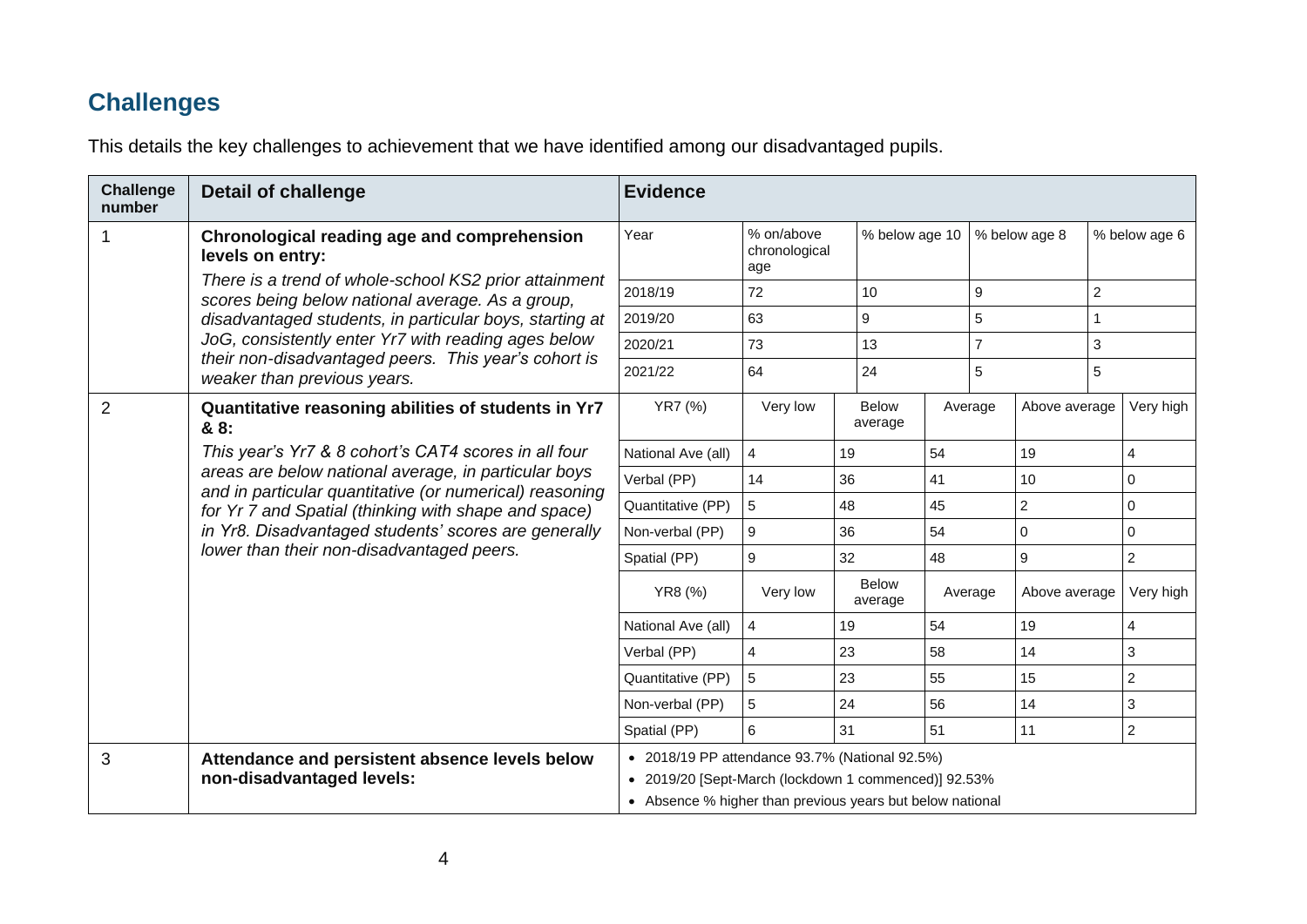|   | Pre-lockdown our disadvantaged attendance was<br>better than national. However, our disadvantaged<br>students have been affected more by the pandemic<br>than their non-disadvantaged peers, particularly<br>Persistent Absence [PA]. Anxiety over school work,<br>social interaction and well-being are key factors<br>along with an increase in domestic challenges.                                                                                              | • PA % higher than previous years but below national<br>• 30% of the disadvantaged students participating in the questionnaire [Nov '21] stated<br>they have bad feelings about going to school on a weekly basis.<br>• 20% of the disadvantaged students participating in the questionnaire [Nov '21] stated<br>they have missed school due to arguments with friends/other students.<br>• Mental health & attendance a key concern, post-lockdowns, raised from staff voice [Nov<br>'211 |                  |                 |
|---|---------------------------------------------------------------------------------------------------------------------------------------------------------------------------------------------------------------------------------------------------------------------------------------------------------------------------------------------------------------------------------------------------------------------------------------------------------------------|--------------------------------------------------------------------------------------------------------------------------------------------------------------------------------------------------------------------------------------------------------------------------------------------------------------------------------------------------------------------------------------------------------------------------------------------------------------------------------------------|------------------|-----------------|
| 4 | Increasing internal gap in the rate of progress:                                                                                                                                                                                                                                                                                                                                                                                                                    | Year                                                                                                                                                                                                                                                                                                                                                                                                                                                                                       | Disadvantaged P8 | Whole-school P8 |
|   | Although there is a trend of increasing PP P8 scores,                                                                                                                                                                                                                                                                                                                                                                                                               | 2016                                                                                                                                                                                                                                                                                                                                                                                                                                                                                       | $-0.86$          | $-0.28$         |
|   | the gap between PP and non-PP has increased in<br>recent years. Our T&L strategies are having a                                                                                                                                                                                                                                                                                                                                                                     | 2017                                                                                                                                                                                                                                                                                                                                                                                                                                                                                       | $-0.49$          | $-0.08$         |
|   | positive affect [student voice data] but not with the                                                                                                                                                                                                                                                                                                                                                                                                               | 2018                                                                                                                                                                                                                                                                                                                                                                                                                                                                                       | $-0.49$          | $-0.16$         |
|   | same rate of impact for disadvantaged students<br>compared to their non-disadvantaged peers. This is a<br>key concern raised from staff voice [Nov '21] & SLT<br>voice [Nov '21].                                                                                                                                                                                                                                                                                   | 2019                                                                                                                                                                                                                                                                                                                                                                                                                                                                                       | $-0.29$          | $-0.04$         |
|   |                                                                                                                                                                                                                                                                                                                                                                                                                                                                     | 2020                                                                                                                                                                                                                                                                                                                                                                                                                                                                                       | $0.00$ (CAG)     | $+0.41$ (CAG)   |
|   |                                                                                                                                                                                                                                                                                                                                                                                                                                                                     | 2021                                                                                                                                                                                                                                                                                                                                                                                                                                                                                       | $+0.17$ (TAG)    | $+0.71$ (TAG)   |
| 5 | <b>Metacognition:</b><br>Our observations through DDIs, learning walks and<br>student voice across the school indicate that many of<br>our middle and lower ability, disadvantaged students,<br>particularly boys, lack the skills and attitude to take<br>ownership of their learning.                                                                                                                                                                             | • 20% of the disadvantaged students participating in the questionnaire [Nov '21] stated<br>they didn't know how to make progress in their lessons<br>• Bi-termly, whole-school DDI findings highlight that many students, particularly boys and<br>the disadvantaged, find it challenging to articulate the approaches they need to take to<br>develop their skills and knowledge                                                                                                          |                  |                 |
| 6 | Reviewing the curriculum offer:<br>Students are engaged by subjects that demand<br>physical challenges as well as cognitive.<br>The number of disadvantaged students opting for<br>languages negatively impacts on the number of PP<br>students gaining the ebacc.<br>Non-specialists deliver/support this programme,<br>along with English TAs and HLTA. Continued<br>monitoring of the impact of the Yr7 & 8<br>literacy/numeracy course along with attempting to | Student voice feedback [questionnaire Nov '21] it's preference of practical subjects across<br>all year groups [65% of disadvantaged student subject nominations].<br>Ebacc slots filled average:<br>Leavers (2020/21): 2.56<br>Yr11 (2021/22): 2.91<br>Yr11 (2022/23: 2.59<br>Timetabling of staff available                                                                                                                                                                              |                  |                 |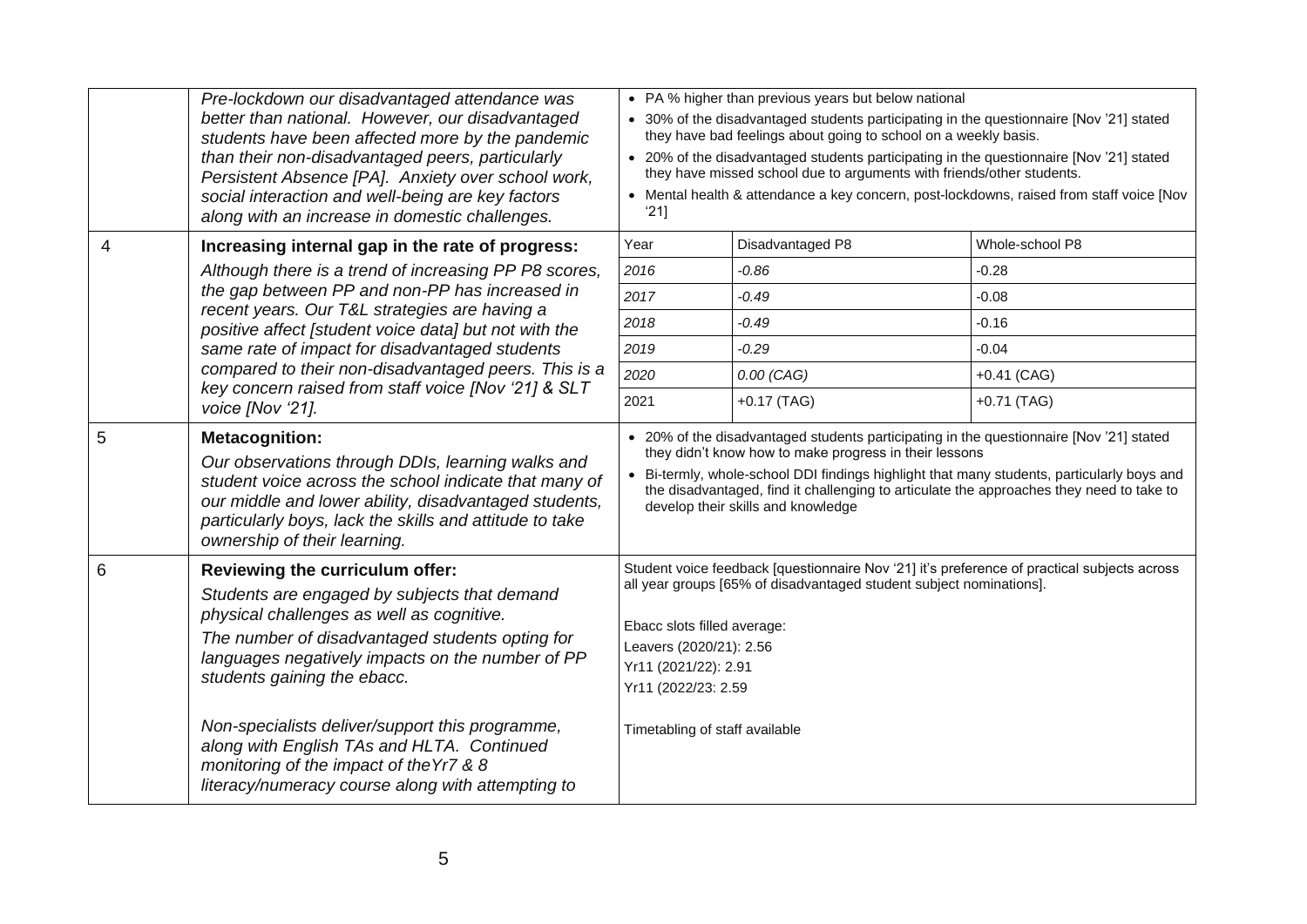|                | support the lessons with the newly appointed maths<br>HLTA is required.<br>Regular appraisal, including staff, student and<br>parental voice of the Yr11 Period 6 programme and<br>its impact is required.                                     | • There is a high attendance rate to the YR11 Period 6 that matches lessons during the<br>normal school day.<br>• P8 table populated in Challenge 4 row above                                                                                                                                                                                                                                                                                                                                                     |                      |                         |                         |
|----------------|------------------------------------------------------------------------------------------------------------------------------------------------------------------------------------------------------------------------------------------------|-------------------------------------------------------------------------------------------------------------------------------------------------------------------------------------------------------------------------------------------------------------------------------------------------------------------------------------------------------------------------------------------------------------------------------------------------------------------------------------------------------------------|----------------------|-------------------------|-------------------------|
| $\overline{7}$ | A significant number of our disadvantaged<br>students present a lack of ambition, vision or<br>comprehension of the possibilities in higher<br>education that will positively impact on their future<br>careers and life outside of education. | • 23% of the disadvantaged students participating in the questionnaire [Nov '21] stated<br>they do not have any goals or future career aspirations they are working towards<br>• 60% of the disadvantaged students participating in the questionnaire [Nov '21] stated<br>that none of their families had attended university or they did not know if they had<br>attended<br>• Disadvantaged students lack of aspirations is one of the key issues highlighted in staff<br>voice [Nov '21] & SLT voice [Nov '21] |                      |                         |                         |
|                | The percentage of cohort of non-disadvantaged<br>students continuing into P16 education at JoG and<br>onto university is greater than their disadvantaged<br>peers.                                                                            |                                                                                                                                                                                                                                                                                                                                                                                                                                                                                                                   | 2018/19              | 2019/20                 | 2020/21                 |
|                |                                                                                                                                                                                                                                                | Total Number of non-PP Year 13 Students who completed<br>sixth form (number of students in the Yr11 cohort)<br>[% of students continuing with P16]                                                                                                                                                                                                                                                                                                                                                                | 61<br>(161)<br>[38%] | 47<br>(159)<br>$[30\%]$ | 42<br>(137)<br>$[31\%]$ |
|                |                                                                                                                                                                                                                                                | Total Number PP Students who completed sixth form<br>(number of PP students in the Yr11 cohort)<br>[% of PP students continuing with P16]                                                                                                                                                                                                                                                                                                                                                                         | 9<br>(46)<br>[20%]   | 8<br>(42)<br>[19%]      | 3<br>(52)<br>[6%]       |
|                |                                                                                                                                                                                                                                                | Number of non-PP Year 13 Students who applied for Uni<br>[% of cohort applied for Uni]                                                                                                                                                                                                                                                                                                                                                                                                                            | 45<br>[74%]          | 40<br>[85%]             | 30<br>[71%]             |
|                |                                                                                                                                                                                                                                                | Number of PP Students who applied to Uni<br>[% of PP cohort applied for Uni]                                                                                                                                                                                                                                                                                                                                                                                                                                      | [77%]                | [88%]                   | 3<br>[100%]             |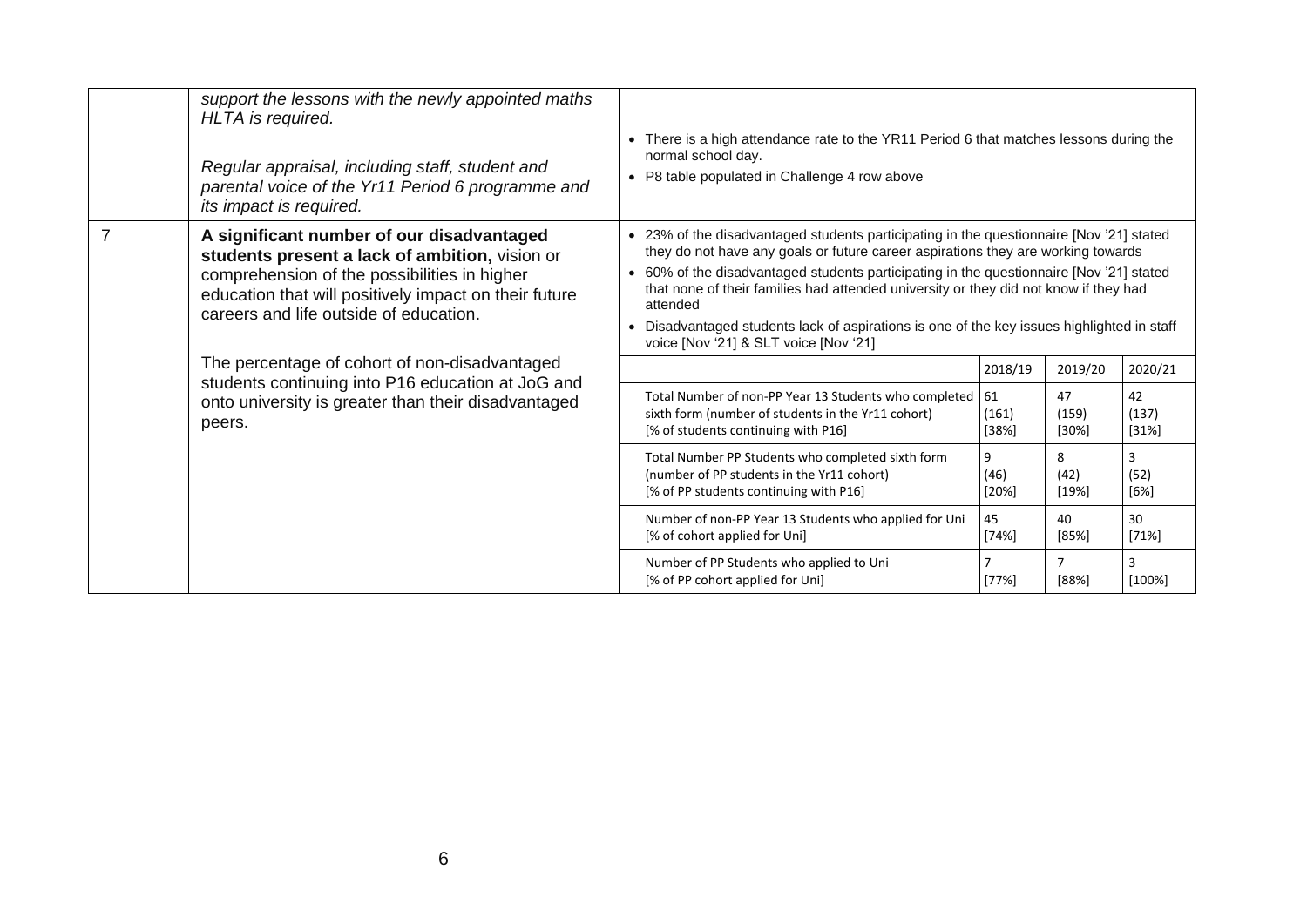#### **Intended outcomes**

This explains the outcomes we are aiming for **by the end of our current strategy plan**, and how we will measure whether they have been achieved.

| Intended outcome                                                                                                                                                                                                                                                                                                                                                      | <b>Success criteria (aspirational)</b>                                                                                                                                                                                                                                                                            |
|-----------------------------------------------------------------------------------------------------------------------------------------------------------------------------------------------------------------------------------------------------------------------------------------------------------------------------------------------------------------------|-------------------------------------------------------------------------------------------------------------------------------------------------------------------------------------------------------------------------------------------------------------------------------------------------------------------|
| The number of disadvantaged students with below expected<br>chronological reading age scores reduces by the end of KS3.<br>Comprehension increases with students' improving ability to decode<br>and read fluently allowing full access to the KS4 curriculum.<br>Students will also be able to read more text for a longer period whilst<br>retaining understanding. | • 90-95% of Yr 7 disadvantaged students are reading at nationally expected reading<br>ages by the end of KS3 (2022/23)<br>• 92-98% of Yr 7 disadvantaged students are reading at nationally expected reading<br>ages by the end of KS3 (2023/24)                                                                  |
| Students exempt from reaching expected reading ages will be those<br>with identified SEND but there will be rapid progress.                                                                                                                                                                                                                                           |                                                                                                                                                                                                                                                                                                                   |
| CAT 4 scores abilities improve for Yrs 7 & 8 cohorts to above national<br>expected percentages.                                                                                                                                                                                                                                                                       | • Yr7: 91% of students have average scores or above by the end of Yr8 (July 2022)<br>• Yr7: 95% of students have average scores or above by the end of Yr8 (July 2023)                                                                                                                                            |
| Disadvantaged attendance is sustained at above national<br>disadvantaged student levels and then improves to at or above overall<br>expected national levels as the impact of Covid reduces.<br>Persistent absence reduces over time.                                                                                                                                 | $\bullet$ The<br>• 2021/22 above national disadvantaged levels (at least 90%)<br>• 2022/23 above national disadvantaged levels (at least 93.7%)<br>2023/24 above national overall expected levels (at least 95%)<br>$\bullet$                                                                                     |
| The P8 gap closes to 0 by 2023 whilst maintaining an overall whole-<br>school and P8 of 0 or better.                                                                                                                                                                                                                                                                  | $\bullet$ 2021/22 PP P8 at 0 to better<br>2022/23 PP P8 at 0 or better and the gap between PP and non-PP is less than 0.5<br>$\bullet$<br>• 2023/24 PP P8 is better than 0 and the gap between PP and non-PP is 0                                                                                                 |
| More disadvantaged students are selecting to continue with a language<br>at KS4.                                                                                                                                                                                                                                                                                      | • Ebacc slots filled increases to an average of 3 by the start of 2023/24<br>• 2023/24 KS4 languages numbers increase from 2021/22 figures and gap closes:<br>• Yr11: % of all students 40% / % of non-PP 39% / % of PP 45% / Gap +6%<br>• Yr10: % of all students 32% / % of non-PP 36% / % of PP 22% / Gap -14% |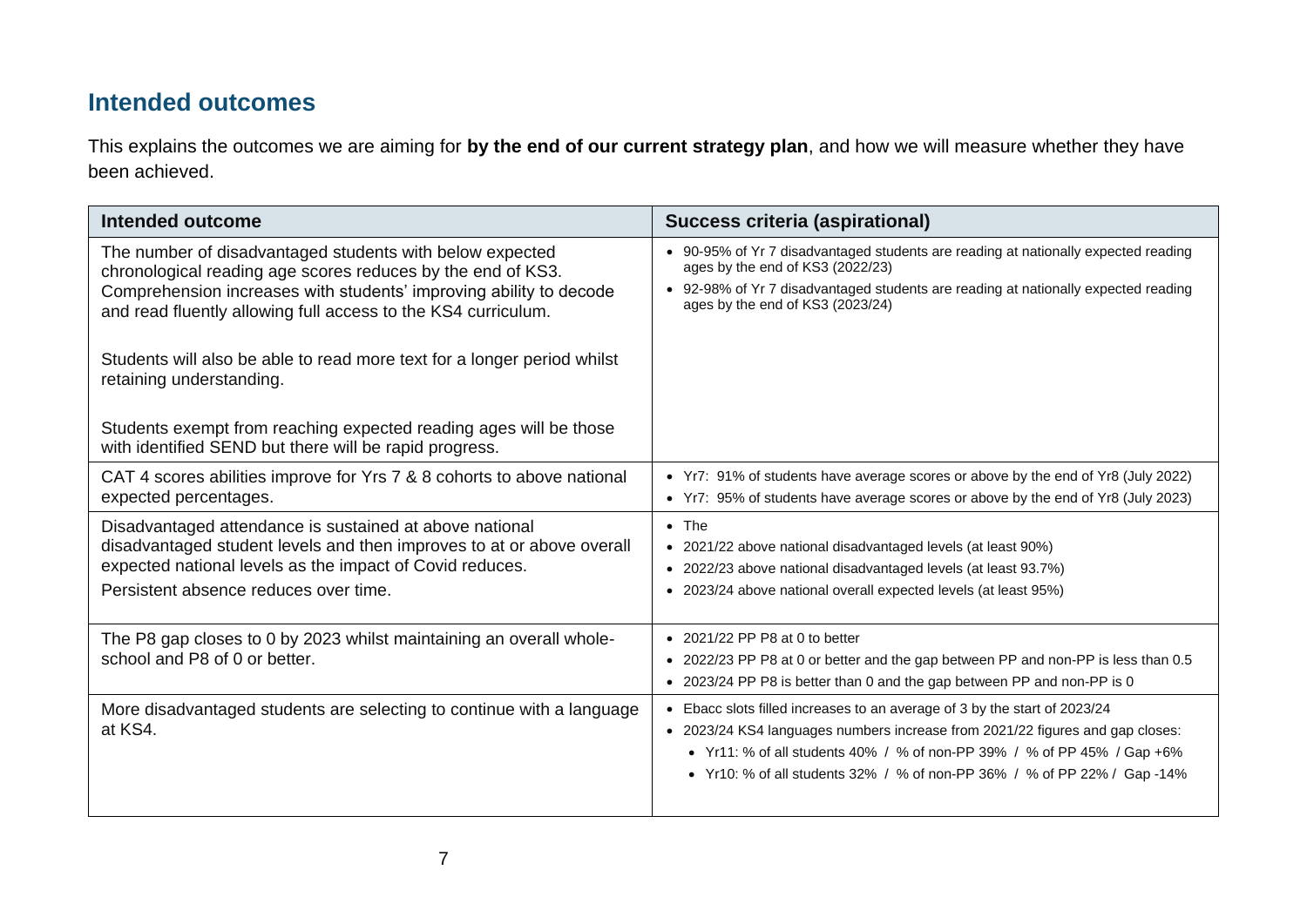| New practical-based start-up subjects numbers increase.                                                                | Textiles and photography have numbers greater than:                                                                                                                                                       |
|------------------------------------------------------------------------------------------------------------------------|-----------------------------------------------------------------------------------------------------------------------------------------------------------------------------------------------------------|
| Further potential courses are delivered or existing subject areas review<br>and alter the courses they are delivering. | 20 in 2022/23 Yr10 cohort<br>25 in 2023/24 Yr10 cohort<br>Courses are explored and introduced where feasible and appropriate.<br>Student, staff and parental voice illustrates contentment with the offer |
| Greater percentage of students remain at JoG to study at Post 16                                                       | The percentage of the disadvantaged student cohort selecting to study A levels at<br>JoG increases above 20% is sustained over the 3 year plan and beyond.                                                |
| Greater number of disadvantaged students leave JoG and continue<br>studies at undergraduate level                      |                                                                                                                                                                                                           |

## **Activity in this academic year**

This details how we intend to **spend** our pupil premium (and recovery premium funding) **this academic year** to address the challenges listed above.

#### **Teaching (for example, CPD, recruitment and retention)**

Budgeted cost: £ *139,987*

| <b>Activity</b>                                                                                                                                                                                                                 | Evidence that supports this approach                                                                                                                                                                                                                                                                                                               | <b>Challenge</b><br>number(s)<br>addressed | <b>SIP links</b> |
|---------------------------------------------------------------------------------------------------------------------------------------------------------------------------------------------------------------------------------|----------------------------------------------------------------------------------------------------------------------------------------------------------------------------------------------------------------------------------------------------------------------------------------------------------------------------------------------------|--------------------------------------------|------------------|
| Literacy & numeracy lessons to<br>support students with reading<br>ages under expected<br>chronological age (small groups<br>timetabled and embedded within<br>the MFL programme). <b>Increased</b><br>teaching staff and HLTAs | EEF toolkit:<br>Oral language interventions - Very high impact for very low cost based on extensive evidence<br>$+6$ months<br>https://educationendowmentfoundation.org.uk/education-evidence/teaching-learning-toolkit/oral-<br>language-interventions<br>Small group tuition - Moderate impact for low cost based on moderate evidence +4 months | 1,2,4                                      | 2.6/2.7          |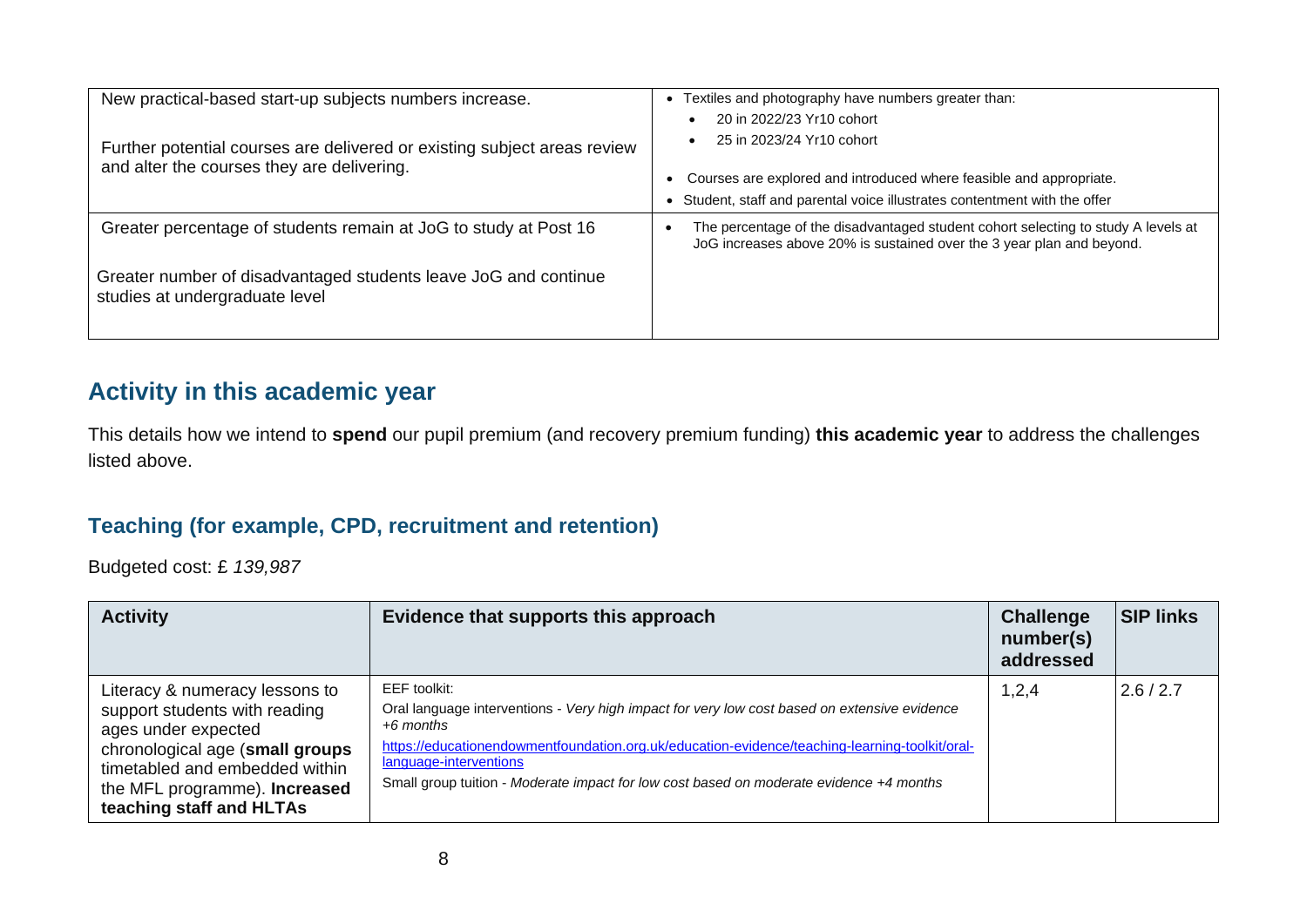| [Continued]                                                                                                                                                                                                                | https://educationendowmentfoundation.org.uk/education-evidence/teaching-learning-<br>toolkit/small-group-tuition<br>Collaborative learning approaches - High impact for very low cost based on limited evidence +5<br>months<br>https://educationendowmentfoundation.org.uk/education-evidence/teaching-learning-<br>toolkit/collaborative-learning-approaches<br>Recommendation 7: https://educationendowmentfoundation.org.uk/education-<br>evidence/guidance-reports/literacy-ks3-ks4                                                                                                                                                                                                                                                                                                                                                              |         |                                   |
|----------------------------------------------------------------------------------------------------------------------------------------------------------------------------------------------------------------------------|-------------------------------------------------------------------------------------------------------------------------------------------------------------------------------------------------------------------------------------------------------------------------------------------------------------------------------------------------------------------------------------------------------------------------------------------------------------------------------------------------------------------------------------------------------------------------------------------------------------------------------------------------------------------------------------------------------------------------------------------------------------------------------------------------------------------------------------------------------|---------|-----------------------------------|
| Talk for Writing (TfW): continued<br>whole-school CPD and delivery,<br>alongside the principles of<br>Rosenshine, TfW embedded into<br>JoG (pedagogical) essentials.<br>Now a TfW teaching school.<br>[Continued]          | EEF toolkit:<br>Oral language interventions - Very high impact for very low cost based on extensive evidence<br>$+6$ months<br>https://educationendowmentfoundation.org.uk/education-evidence/teaching-learning-toolkit/oral-<br>language-interventions<br>Metacognition and self-regulation - Very high impact for very low cost based on extensive<br>$e$ vidence $+7$ months<br>https://educationendowmentfoundation.org.uk/education-evidence/teaching-learning-<br>toolkit/metacognition-and-self-regulation<br>Feedback - Very high impact for very low cost based on extensive evidence +6 months<br>https://educationendowmentfoundation.org.uk/education-evidence/teaching-learning-<br>toolkit/feedback<br>Recommendation 1, 2, 4 & 5: https://educationendowmentfoundation.org.uk/education-<br>evidence/quidance-reports/literacy-ks3-ks4 | 1,2,4,5 | 4.2 / 4.3 /<br>4.7                |
| <b>GEM Learning Cycles: continued</b><br>whole-school CPD & delivery<br>intertwined with TfW, Key<br>Performance Indicators<br>assessment and specific<br>timetabled time for mastery<br>following feedback<br>[Continued] | Feedback - Very high impact for very low cost based on extensive evidence +6 months<br>https://educationendowmentfoundation.org.uk/education-evidence/teaching-learning-<br>toolkit/feedback<br>Mastery learning - High impact for very low cost based on limited evidence +5 months<br>https://educationendowmentfoundation.org.uk/education-evidence/teaching-learning-<br>toolkit/mastery-learning                                                                                                                                                                                                                                                                                                                                                                                                                                                 | 1,2,4,5 | 2.4 / 2.7 /<br>3.1 / 3.2 /<br>4.5 |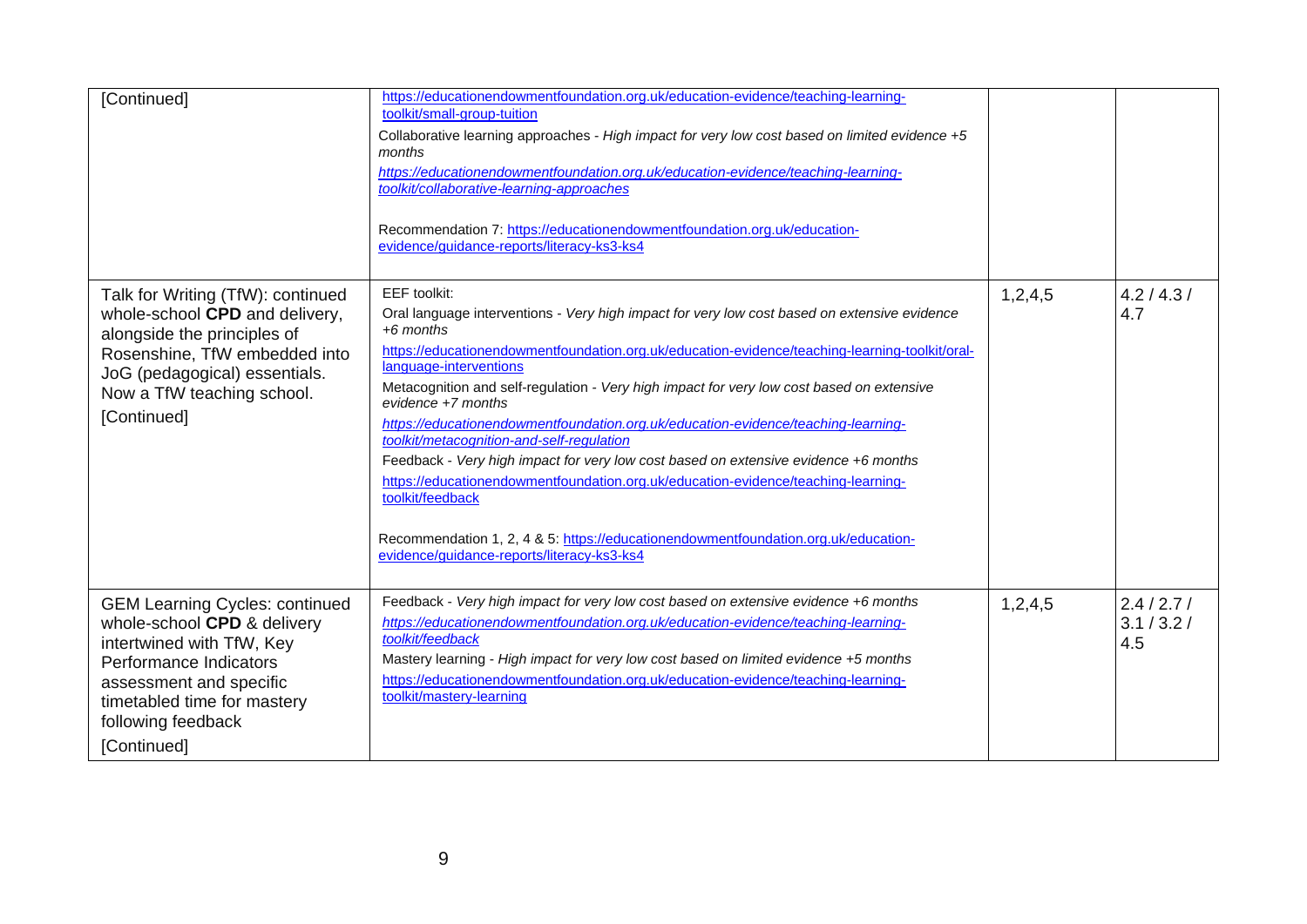| Reciprocal reading programme.<br>Lessons staffed and scheduled<br>into Yr7 & 8 timetable<br>[New format – moving from<br>Accelerated Reader following appraisal] | Oral language interventions - Very high impact for very low cost based on extensive evidence<br>$+6$ months<br>https://educationendowmentfoundation.org.uk/education-evidence/teaching-learning-toolkit/oral-<br>language-interventions<br>Recommendation 7: https://educationendowmentfoundation.org.uk/education-<br>evidence/guidance-reports/literacy-ks3-ks4                                                                                                                                                                                                                                                                                            | 1,4            | 2.6 / 3.1 /<br>3.2 |
|------------------------------------------------------------------------------------------------------------------------------------------------------------------|--------------------------------------------------------------------------------------------------------------------------------------------------------------------------------------------------------------------------------------------------------------------------------------------------------------------------------------------------------------------------------------------------------------------------------------------------------------------------------------------------------------------------------------------------------------------------------------------------------------------------------------------------------------|----------------|--------------------|
| Tutor time: KS3 Literary canon -<br>reading every day. Tier 2 vocab<br>quizes                                                                                    | Oral language interventions - Very high impact for very low cost based on extensive evidence<br>$+6$ months<br>https://educationendowmentfoundation.org.uk/education-evidence/teaching-learning-toolkit/oral-<br>language-interventions<br>Recommendation 3: https://educationendowmentfoundation.org.uk/education-<br>evidence/guidance-reports/literacy-ks3-ks4                                                                                                                                                                                                                                                                                            | 1, 4           | 2.1                |
| Yr11 Period 6, extended<br>timetable<br>[Continued]                                                                                                              | PP P8 2019 - 2021: improvement of +0.46<br>Programmes that extend school time have a positive impact on average, they should meet<br>pupils' needs and build on their capabilities. The programme should have a clear structure, a<br>strong link to the curriculum, and well-qualified and well-trained staff are more clearly linked to<br>academic benefits than other types of extended hours provision.<br><b>EEF Toolkit:</b><br>Extended school time - Moderate impact for moderate cost based on limited evidence +3<br>months<br>https://educationendowmentfoundation.org.uk/education-evidence/teaching-learning-<br>toolkit/extending-school-time | $\overline{4}$ | 2.2                |

#### **Targeted academic support (for example, tutoring, one-to-one support structured interventions)**

Budgeted cost: £ *71,000*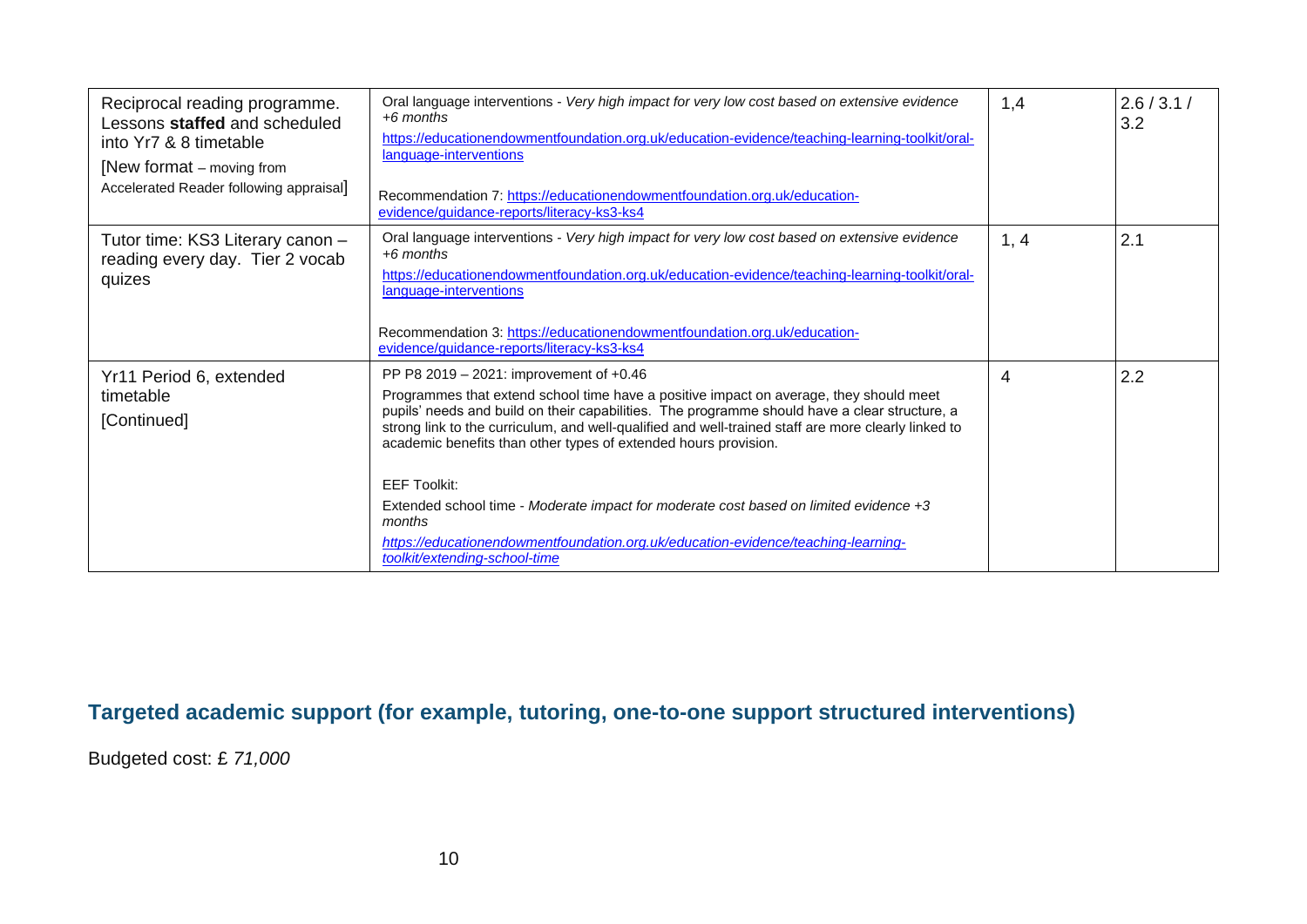| <b>Activity</b>                                                                           | Evidence that supports this approach                                                                                                                                                                                                                                                                               | <b>Challenge</b><br>number(s)<br>addressed | <b>SIP links</b> |
|-------------------------------------------------------------------------------------------|--------------------------------------------------------------------------------------------------------------------------------------------------------------------------------------------------------------------------------------------------------------------------------------------------------------------|--------------------------------------------|------------------|
| Purchase of CAT4 tests for<br>diagnostic testing<br>[New]                                 | Standardised diagnostic testing can provide reliable insights into specific strengths and<br>weaknesses of each student, especially with the lack of KS2 SATs information. These will<br>ensure students receive the correct additional support through group placement, interventions<br>and teacher instruction. | 1, 2                                       | 2.3              |
|                                                                                           | EEF Guide to the pupil premium (Autumn 2021)                                                                                                                                                                                                                                                                       |                                            |                  |
|                                                                                           | https://d2tic4wvo1iusb.cloudfront.net/documents/guidance-for-teachers/pupil-premium/EEF-<br>Guide-to-the-Pupil-Premium-Autumn-2021.pdf                                                                                                                                                                             |                                            |                  |
|                                                                                           | Supporting the attainment of disadvantaged pupils, DfE (Nov. 2015)                                                                                                                                                                                                                                                 |                                            |                  |
|                                                                                           | https://assets.publishing.service.gov.uk/government/uploads/system/uploads/attachment_data/fil<br>e/473974/DFE-RR411 Supporting the attainment of disadvantaged pupils.pdf                                                                                                                                         |                                            |                  |
| 1:1 and 3:1 subject-specific<br>tutoring after school delivered<br>by teachers            | Internal tracking point data used following mock examinations and GEM assessments ensure<br>'live' information and dynamic response to provide the intensive subject-specific support, outside<br>of school hours, where needed.                                                                                   | 1,2,4                                      | 2.4/2.7          |
| [New format – not using external<br>provider as last year but existing<br>teaching staff] | Supporting all students (including disadvantaged) demonstrating learning to learn and revision<br>techniques within the course coverage. Students have started to become familiar with the<br>approaches to be able to use them across various subjects.                                                           |                                            |                  |
|                                                                                           | <b>EEF Toolkit:</b>                                                                                                                                                                                                                                                                                                |                                            |                  |
|                                                                                           | 1:1 tuition - High impact for moderate cost based on moderate evidence +5 months                                                                                                                                                                                                                                   |                                            |                  |
|                                                                                           | https://educationendowmentfoundation.org.uk/education-evidence/teaching-learning-toolkit/one-<br>to-one-tuition                                                                                                                                                                                                    |                                            |                  |
|                                                                                           | Small group tuition - Moderate impact for low cost based on moderate evidence + 4 months                                                                                                                                                                                                                           |                                            |                  |
|                                                                                           | https://educationendowmentfoundation.org.uk/education-evidence/teaching-learning-toolkit/small-                                                                                                                                                                                                                    |                                            |                  |
|                                                                                           | group-tuition                                                                                                                                                                                                                                                                                                      |                                            |                  |
|                                                                                           | Teaching a broad and balanced curriculum for education recovery, DfE (June '21)                                                                                                                                                                                                                                    |                                            |                  |
|                                                                                           | https://assets.publishing.service.gov.uk/government/uploads/system/uploads/attachment_data/file                                                                                                                                                                                                                    |                                            |                  |
|                                                                                           | /1033448/Teaching a broad and balanced curriculum for education recovery.pdf                                                                                                                                                                                                                                       |                                            |                  |
|                                                                                           | Metacognition and self-regulation - Very high impact for very low cost based on extensive<br>$e$ <i>vidence</i> $+7$ <i>months</i>                                                                                                                                                                                 |                                            |                  |
|                                                                                           | https://educationendowmentfoundation.org.uk/education-evidence/teaching-learning-                                                                                                                                                                                                                                  |                                            |                  |
|                                                                                           | toolkit/metacognition-and-self-regulation                                                                                                                                                                                                                                                                          |                                            |                  |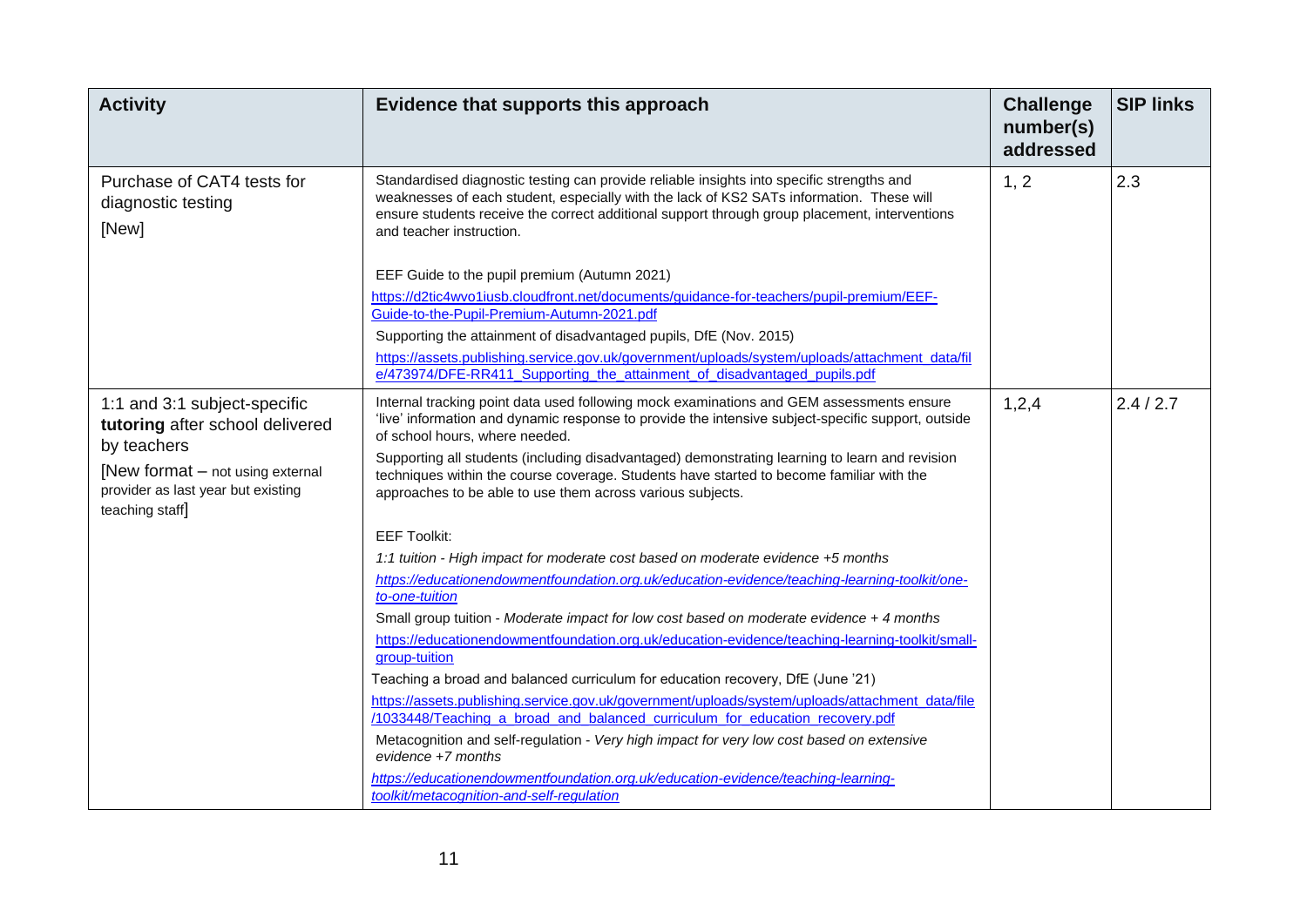| 1x KS3 / 2x KS4 PP / 1x KS5<br>academic tutors employed full<br>time to support mainly<br>disadvantaged students.<br>This is NOT pastoral support<br>[Expansion - additional tutor] | Internal tracking point data used following mock examinations and GEM assessments ensure<br>'live' information and dynamic response to provide the intensive support, during school hours,<br>extracted out of specific lessons, where needed.<br>The support for our disadvantaged students to develop learning to learn and revision skills to be<br>able to take control of their independent studies by knowing how to start, believe they can do it<br>and not putting off starting has shown impact in improved positive attitudes towards learning and<br>revision. Tutors model the approaches with the students using curriculum content provided by<br>subject teachers, they can articulate what to do to various levels.<br>Recent internal impact: PP P8: 2016 - 2021 improvement of +1.04<br>100% of student voice stated that the sessions were valuable on a learning level and well-<br>being/motivational level.<br><b>EEF Toolkit:</b><br>1:1 tuition - High impact for moderate cost based on moderate evidence +5 months<br>https://educationendowmentfoundation.org.uk/education-evidence/teaching-learning-toolkit/one-<br>to-one-tuition<br>Small group tuition - Moderate impact for low cost based on moderate evidence + 4 months<br>https://educationendowmentfoundation.org.uk/education-evidence/teaching-learning-toolkit/small-<br>group-tuition<br>Metacognition and self-regulation - Very high impact for very low cost based on extensive<br>$e$ <i>vidence</i> $+7$ <i>months</i><br>https://educationendowmentfoundation.org.uk/education-evidence/teaching-learning-<br>toolkit/metacognition-and-self-regulation | 1, 2, 4, 6 | 2.2 / 2.4 /<br>2.7 |
|-------------------------------------------------------------------------------------------------------------------------------------------------------------------------------------|----------------------------------------------------------------------------------------------------------------------------------------------------------------------------------------------------------------------------------------------------------------------------------------------------------------------------------------------------------------------------------------------------------------------------------------------------------------------------------------------------------------------------------------------------------------------------------------------------------------------------------------------------------------------------------------------------------------------------------------------------------------------------------------------------------------------------------------------------------------------------------------------------------------------------------------------------------------------------------------------------------------------------------------------------------------------------------------------------------------------------------------------------------------------------------------------------------------------------------------------------------------------------------------------------------------------------------------------------------------------------------------------------------------------------------------------------------------------------------------------------------------------------------------------------------------------------------------------------------------------------------------------------------|------------|--------------------|
| 2 x HLTAs in core subjects &<br>Over-staffing in core subjects<br>• KS3 & 4 Intervention work<br>• Timetabled for Yr7&8 Lit/num<br>classes<br>[Continued]                           | Internal reading data showing PP progress from under to on/above chronological age in Yr7 (%<br>of PP cohort)<br>2018/19: +12% 2019/20: +46% 2020/21: +16%<br>PP P8 2016 - 2021: improvement of +1.04<br>Small group tuition - Moderate impact for low cost based on moderate evidence + 4 months<br>https://educationendowmentfoundation.org.uk/education-evidence/teaching-learning-toolkit/small-<br>group-tuition<br>Standardised diagnostic testing has provided reliable insights into specific strengths and<br>weaknesses of each of our students, especially with the lack of KS2 SATs information. The data<br>has ensured students will receive the correct additional support through group placement,<br>interventions and teacher instruction.                                                                                                                                                                                                                                                                                                                                                                                                                                                                                                                                                                                                                                                                                                                                                                                                                                                                                             | 1, 2, 4, 5 | 2.2/2.4/<br>2.6    |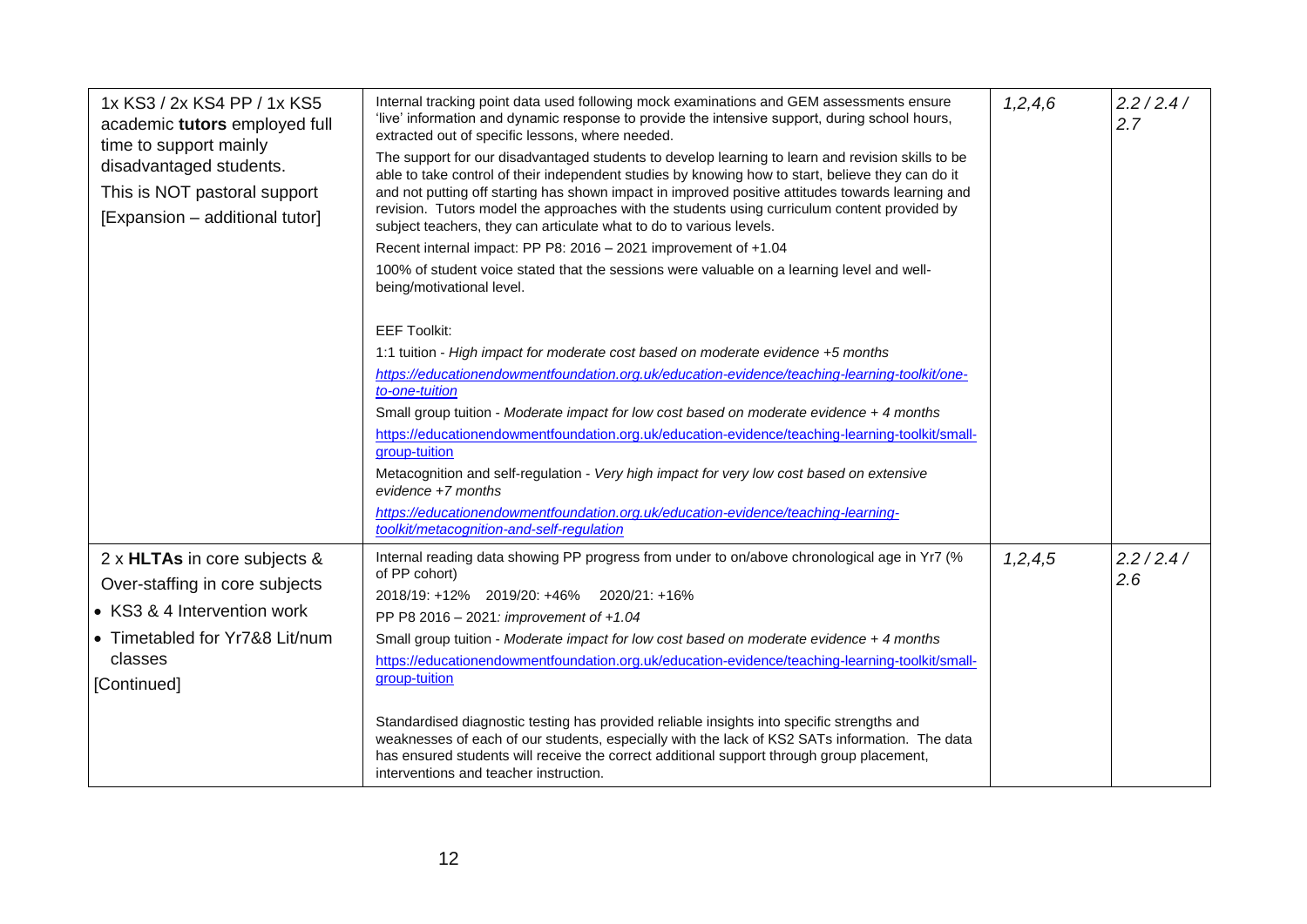|                                                                                             | Targeted deployment, to deliver our intervention to small groups or individuals has had a high<br>impact for many disadvantaged and non-PP students.<br><b>EEF Toolkit:</b><br>Teaching Assistant Interventions - Moderate impact for moderate cost based on moderate<br>evidence<br>https://educationendowmentfoundation.org.uk/education-evidence/teaching-learning-<br>toolkit/teaching-assistant-interventions<br>Small group tuition - Moderate impact for low cost based on moderate evidence + 4 months<br>https://educationendowmentfoundation.org.uk/education-evidence/teaching-learning-toolkit/small-<br>group-tuition                                                                                                                                                                                                                            |              |                     |
|---------------------------------------------------------------------------------------------|---------------------------------------------------------------------------------------------------------------------------------------------------------------------------------------------------------------------------------------------------------------------------------------------------------------------------------------------------------------------------------------------------------------------------------------------------------------------------------------------------------------------------------------------------------------------------------------------------------------------------------------------------------------------------------------------------------------------------------------------------------------------------------------------------------------------------------------------------------------|--------------|---------------------|
| P16 peer reading buddies - tutor<br>time programme with Yr7<br>[Re-introduction post Covid] | Peer tutoring has had a positive impact on both tutors and tutees (in particular PP) in the past.<br>Training for P16 peers has been an essential part of the programme to provide the envisaged<br>structure.<br><b>EEF Toolkit:</b><br>Peer tutoring - High impact for very low cost based on extensive evidence +5 months<br>https://educationendowmentfoundation.org.uk/education-evidence/teaching-learning-toolkit/peer-<br>tutoring<br>Oral interventions - Very high impact for very low cost based on extensive evidence +6 months<br>https://educationendowmentfoundation.org.uk/education-evidence/teaching-learning-toolkit/oral-<br>language-interventions                                                                                                                                                                                       | $\mathcal I$ |                     |
| Pet-Xi maths intense revision<br>tutoring sessions during Easter<br>break<br>[Continued]    | Previous small group tuition has been targeted at students' specific needs. Diagnostic<br>assessment through tracking, mocks and end of unit exit tests will continue to be used to assess<br>the best way to target support. Student attendance and student voice, including the<br>disadvantaged, demonstrates the positive impact and value placed on this programme.<br><b>EEF Toolkit:</b><br>Small group tuition - Moderate impact for low cost based on moderate evidence + 4 months<br>https://educationendowmentfoundation.org.uk/education-evidence/teaching-learning-toolkit/small-<br>group-tuition<br>Collaborative learning approaches - High impact for very low cost based on limited evidence +5<br>months<br>https://educationendowmentfoundation.org.uk/education-evidence/teaching-learning-<br>toolkit/collaborative-learning-approaches | 4,5          | 2.2 / 2.7           |
| Revision classes including<br>during Easter break                                           | PP P8 2016 - 2021: improvement of $+1.04$<br><b>EEF Toolkit:</b>                                                                                                                                                                                                                                                                                                                                                                                                                                                                                                                                                                                                                                                                                                                                                                                              | 4,5          | 2.2 / 2.7 /<br>2.10 |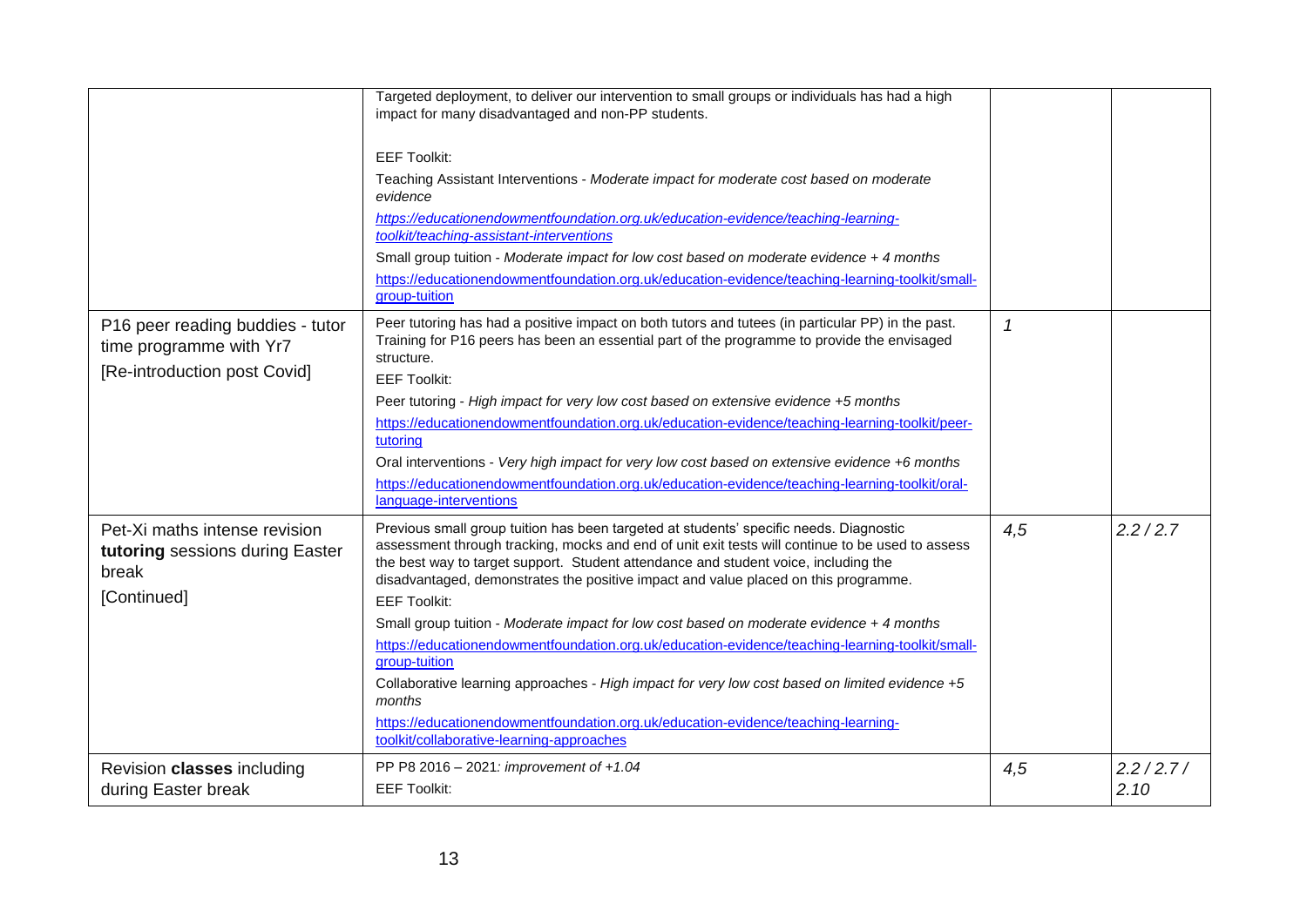| [Continued]                                                                              | Small group tuition - Moderate impact for low cost based on moderate evidence + 4 months<br>https://educationendowmentfoundation.org.uk/education-evidence/teaching-learning-toolkit/small-<br>group-tuition<br>1:1 tuition - High impact for moderate cost based on moderate evidence +5 months<br>https://educationendowmentfoundation.org.uk/education-evidence/teaching-learning-toolkit/one-<br>to-one-tuition                                                                                                                                                      |     |          |
|------------------------------------------------------------------------------------------|--------------------------------------------------------------------------------------------------------------------------------------------------------------------------------------------------------------------------------------------------------------------------------------------------------------------------------------------------------------------------------------------------------------------------------------------------------------------------------------------------------------------------------------------------------------------------|-----|----------|
| Electronic revision platforms<br>(Hegarty maths, Mathletics,<br>Tassomai)<br>[Expansion] | Subject staff use of these platforms are regular and broad across the school as lessons are<br>planned for embedding learning purposes. Engagement with these platforms by students during<br>independent study is regular due to their scheduled use for homework and Period 6 independent<br>study sessions.<br><b>EEF Toolkit:</b><br>Individualised instruction: Moderate impact for very low cost based on limited evidence +4<br>months<br>https://educationendowmentfoundation.org.uk/education-evidence/teaching-learning-<br>toolkit/individualised-instruction | 2,4 | 2.1/2.10 |

#### **Wider strategies (for example, related to attendance, behaviour, wellbeing)**

Budgeted cost: £ *67,222*

| <b>Activity</b>                   | Evidence that supports this approach                                                                                                                                                                                                                                         | <b>Challenge</b><br>number(s)<br>addressed | <b>SIP links</b> |
|-----------------------------------|------------------------------------------------------------------------------------------------------------------------------------------------------------------------------------------------------------------------------------------------------------------------------|--------------------------------------------|------------------|
| Attendance officer (School based) | Attendance improvement trend pre-Covid<br>Data in Challenges table above<br>A guide to absence statistics, DfE, 2019<br>https://assets.publishing.service.gov.uk/government/uploads/system/uploads/attach-<br>ment data/file/787314/Guide to absence statistics 21032019.pdf | ۰J                                         | 1.1 / 1.2        |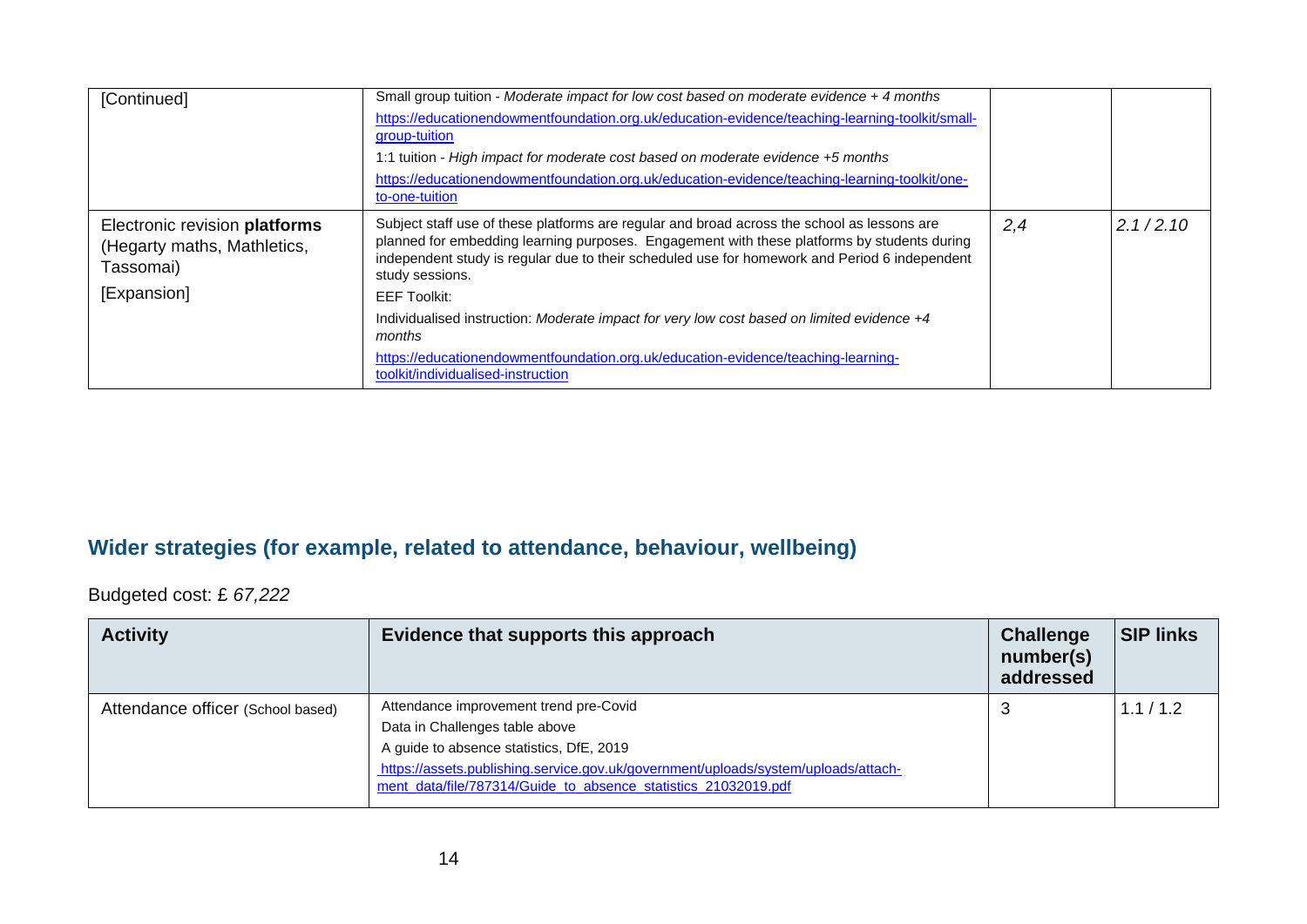|                                                                              | DfE Guidance: Improving school attendance: support for schools and local authorities<br>https://www.gov.uk/government/publications/school-attendance/framework-for-securing-full-at-<br>tendance-actions-for-schools-and-local-authorities                                                                                                                                                     |                |          |
|------------------------------------------------------------------------------|------------------------------------------------------------------------------------------------------------------------------------------------------------------------------------------------------------------------------------------------------------------------------------------------------------------------------------------------------------------------------------------------|----------------|----------|
| Targeted student morning pick-<br>up service                                 | Recent internal attendance reports and location analysis<br>DfE Guidance: Improving school attendance: support for schools and local authorities<br>https://www.gov.uk/government/publications/school-attendance/framework-for-securing-full-<br>attendance-actions-for-schools-and-local-authorities                                                                                          | 3              |          |
| Parenting support workshops<br>(delivered by an Educational<br>Psychologist) | <b>EEF Toolkit:</b><br>Parental engagement - Moderate impact for very low cost based on extensive evidence +4<br>months<br>https://educationendowmentfoundation.org.uk/education-evidence/teaching-learning-<br>toolkit/parental-engagement                                                                                                                                                    | 3              | 1.4      |
| Careers advisor (School based)                                               | Staff & SLT voice - professional reflection and appraisal of student needs                                                                                                                                                                                                                                                                                                                     | $\overline{7}$ |          |
| <b>Brilliant Club</b>                                                        | UCAS Analysis shows a 5-year trend that pupils on The Scholars Programme are significantly<br>more likely to apply to, receive an offer from and progress to a highly-selective university than<br>pupils with similar socio-demographic background and GCSE attainment.<br>Impact report 2019/20 https://thebrilliantclub.org/wp-content/uploads/2021/05/Annual-Impact-<br>Report-2019-20.pdf | $\overline{7}$ | 2.2, 2.4 |
| Student development team<br>member                                           | Staff & SLT voice - professional reflection and appraisal of student needs<br><b>EEF Toolkit:</b><br>Behaviour interventions - Moderate impact for low cost based on limited evidence +4 months<br>https://educationendowmentfoundation.org.uk/education-evidence/teaching-learning-<br>toolkit/behaviour-interventions                                                                        | 3,7            |          |
| School counsellor                                                            | Staff & SLT voice - professional reflection and appraisal of student needs<br><b>EEF Toolkit:</b><br>Behaviour interventions - Moderate impact for low cost based on limited evidence +4 months<br>https://educationendowmentfoundation.org.uk/education-evidence/teaching-learning-<br>toolkit/behaviour-interventions                                                                        | 3,7            |          |
| Forest school                                                                | Attendance levels increased for target students. Behaviour points reduced for target students.                                                                                                                                                                                                                                                                                                 | 3              |          |
| Contingency fund                                                             | Regular parental and student voice requesting financial support for cultural experiences,<br>learning resources, uniform, travel etc. Regular appreciation from parents/carers & students.                                                                                                                                                                                                     | 1,2,3,4,7      |          |

## **Total budgeted cost: £** *278,209*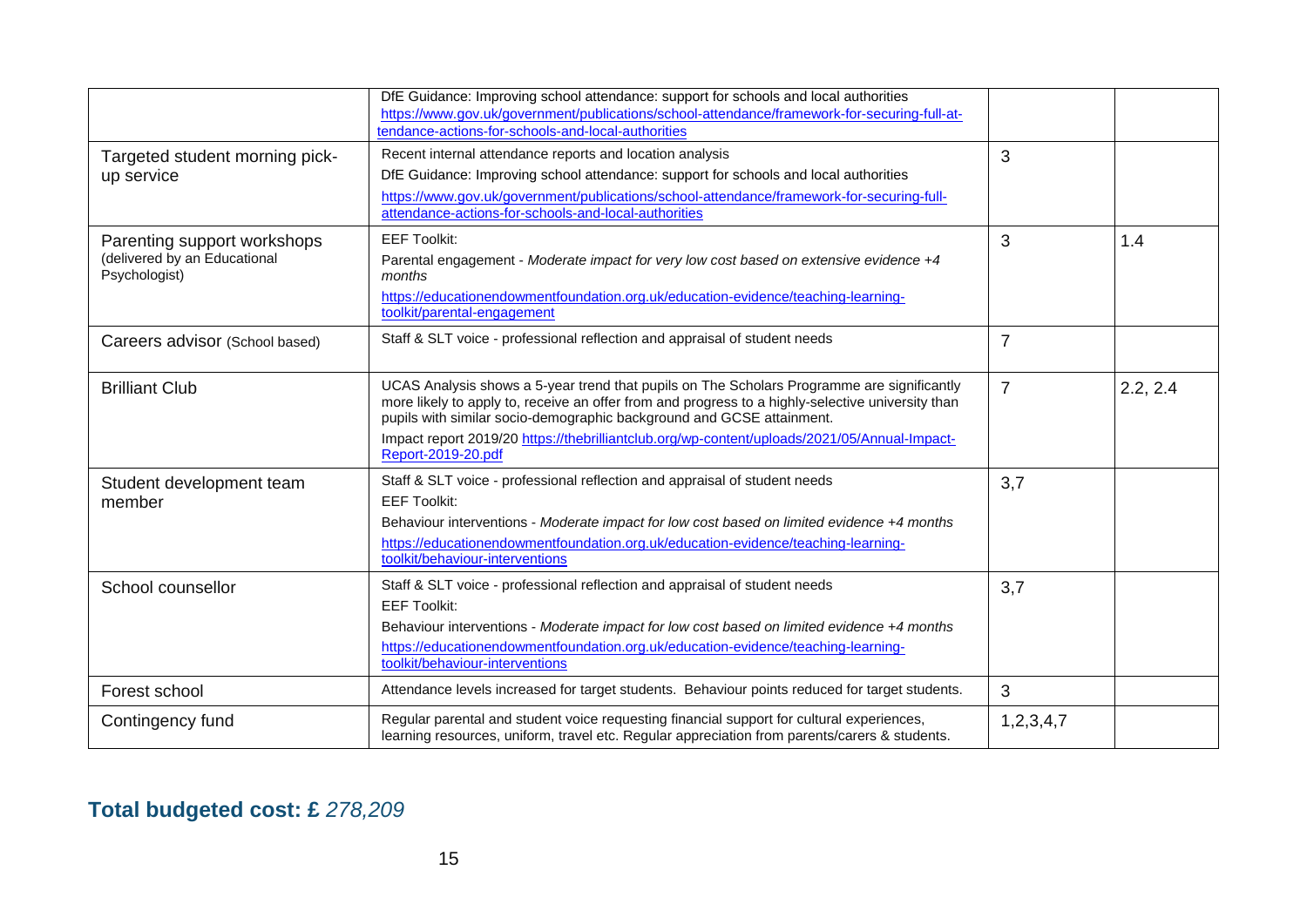## **Part B: Review of outcomes in the previous academic year**

### **Pupil premium strategy outcomes**

This details the impact that our pupil premium activity had on pupils in the 2020 to 2021 academic year.

*Please refer to our 2020/21 Pupil Premium & Service Premium Funding Strategy (including catch-up funding) document located on our website.*

### **Externally provided programmes**

*Please include the names of any non-DfE programmes that you purchased in the previous academic year. This will help the Department for Education identify which ones are popular in England*

| Programme                                             | <b>Provider</b>    |
|-------------------------------------------------------|--------------------|
| <b>National Tutoring Programme</b>                    | My Tutor           |
| On-line maths platform for tutoring and QLA feedback  | Hegarty maths      |
| On-line revision platform, particularly for Science   | Tassomai           |
| On-line revision platform, particularly for languages | Quizlet            |
| On-line revision platform for a range of subjects     | Seneca             |
| Reading support programme                             | Accelerated reader |
| Maths revisions sessions during Easter and May breaks | Pet-Xi             |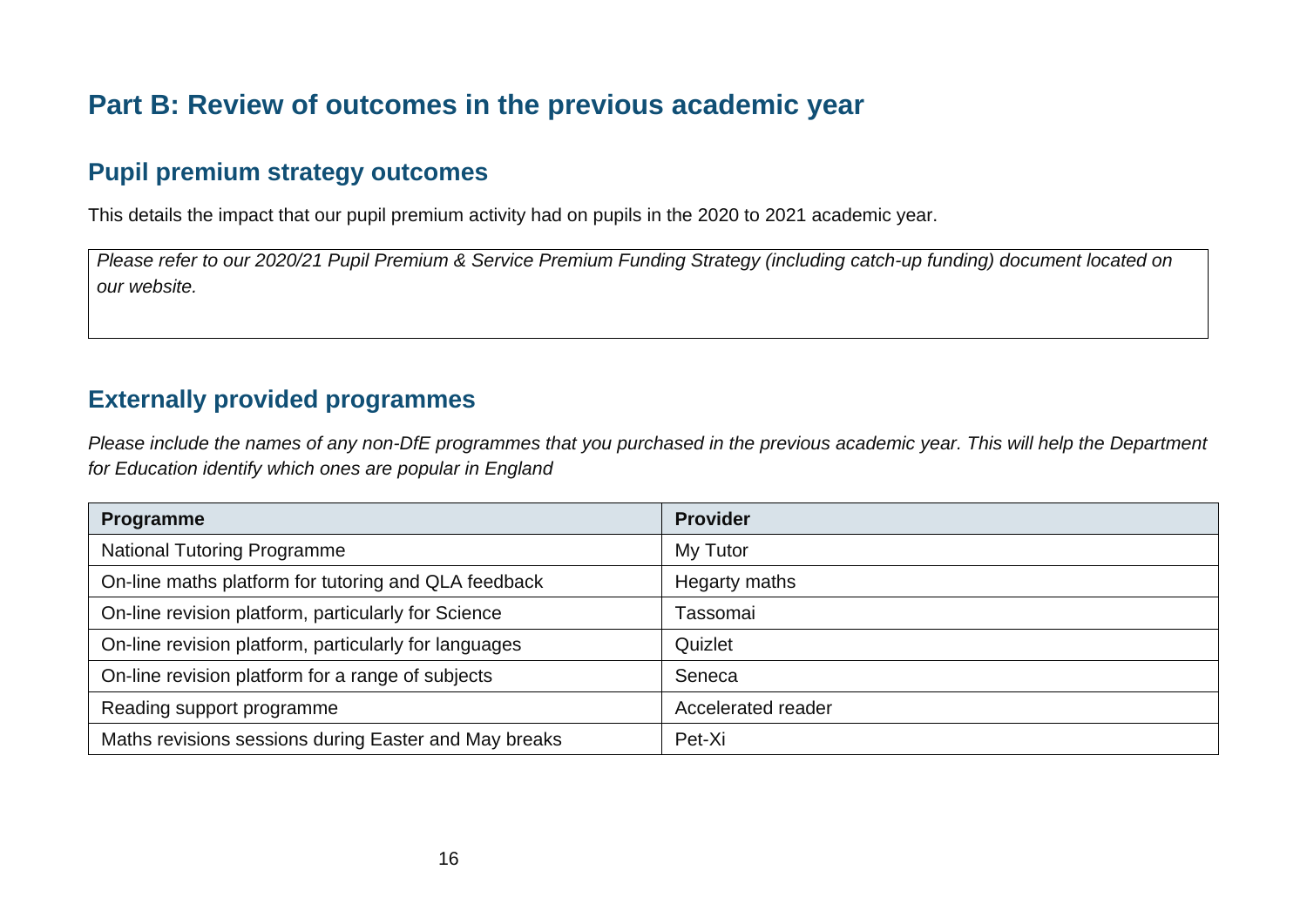## **Service pupil premium funding (optional)**

*For schools that receive this funding, you may wish to provide the following information:* 

| <b>Measure</b>                                                                                                          | <b>Details</b>                                                                                                                                                                                                                              |
|-------------------------------------------------------------------------------------------------------------------------|---------------------------------------------------------------------------------------------------------------------------------------------------------------------------------------------------------------------------------------------|
| Pastoral mentoring programme was offered to students on a 1:1 and<br>small group basis provided by an external provider | 8 sessions in total, each 2 hours in length. An initial block of 3 group meetings (sessions 1-3)<br>then a one-to-one for each of them (session 4), followed by 3 more group meetings (session 5-<br>7) and a final one-to-one (session 8). |
|                                                                                                                         | The one to ones were a chance to review and reflect and draw out any specific issues arising in<br>the individual students                                                                                                                  |
| Financial support was provided for learning resources, extra-curricular<br>activities and experiences                   | School trips, revision study guides, materials, stationary, laptops and calculators etc                                                                                                                                                     |
| What was the impact of that spending on service pupil premium eligible<br>pupils?                                       | Engagement and stronger working partnerships between school, students and parents                                                                                                                                                           |